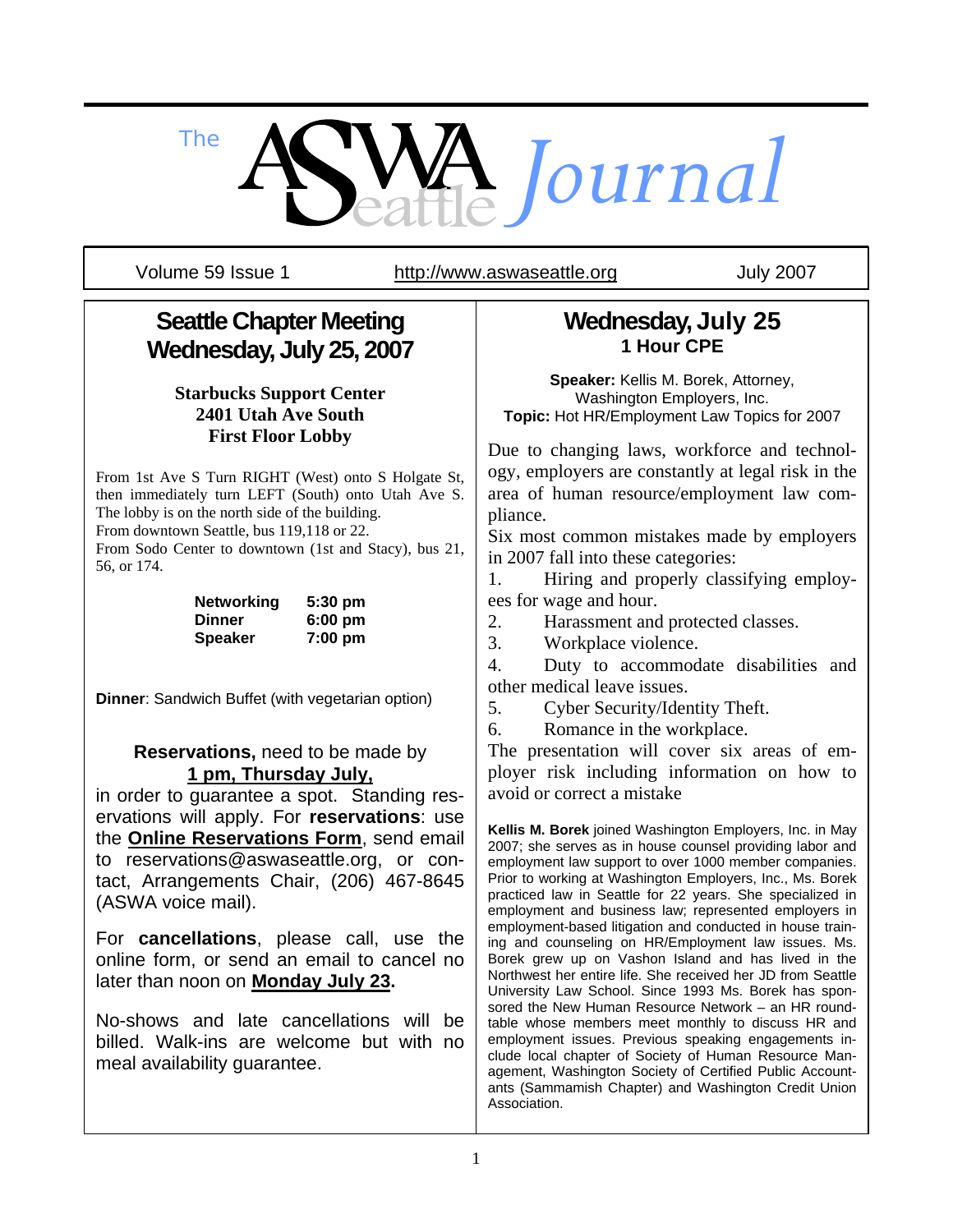

# **President's Message July 2007**

Summer is officially here and the weather is warming, the days are shortening (thanks to the solstice last month!) and the new Board of the Seattle Chapter of the American Society of Women Accountants has been installed. Are you on that Board? If not, do you know what you would like the Seattle Chapter to do, or to be, or to become? If you have even a vague notion that somewhere, somehow your Seattle Chapter could use a nudge, or a push (or even a shove) please make a point to come to the Annual Planning Meeting on July 14, 2007. That is when we set the agenda for the next year, so if you have a burning issue, bring it to the meeting – it is your chance to influence the Chapter's direction for the next year. The Seattle Chapter will need to address several issues over the next twelve months:

- 1) a change in venue for our Dinner Meetings when the College Club closes
- 2) the changing CPE environment as Regional Chapters close down and North Cascades stops hosting the Fall Seminar
- 3) implementing our new Mentor Program
- 4) YOUR next great idea!

I look forward to seeing you all at the Planning Meeting and at Dinner Meetings throughout the year. Enjoy the Sunshine!

Rachel Petrich president@aswaseattle.org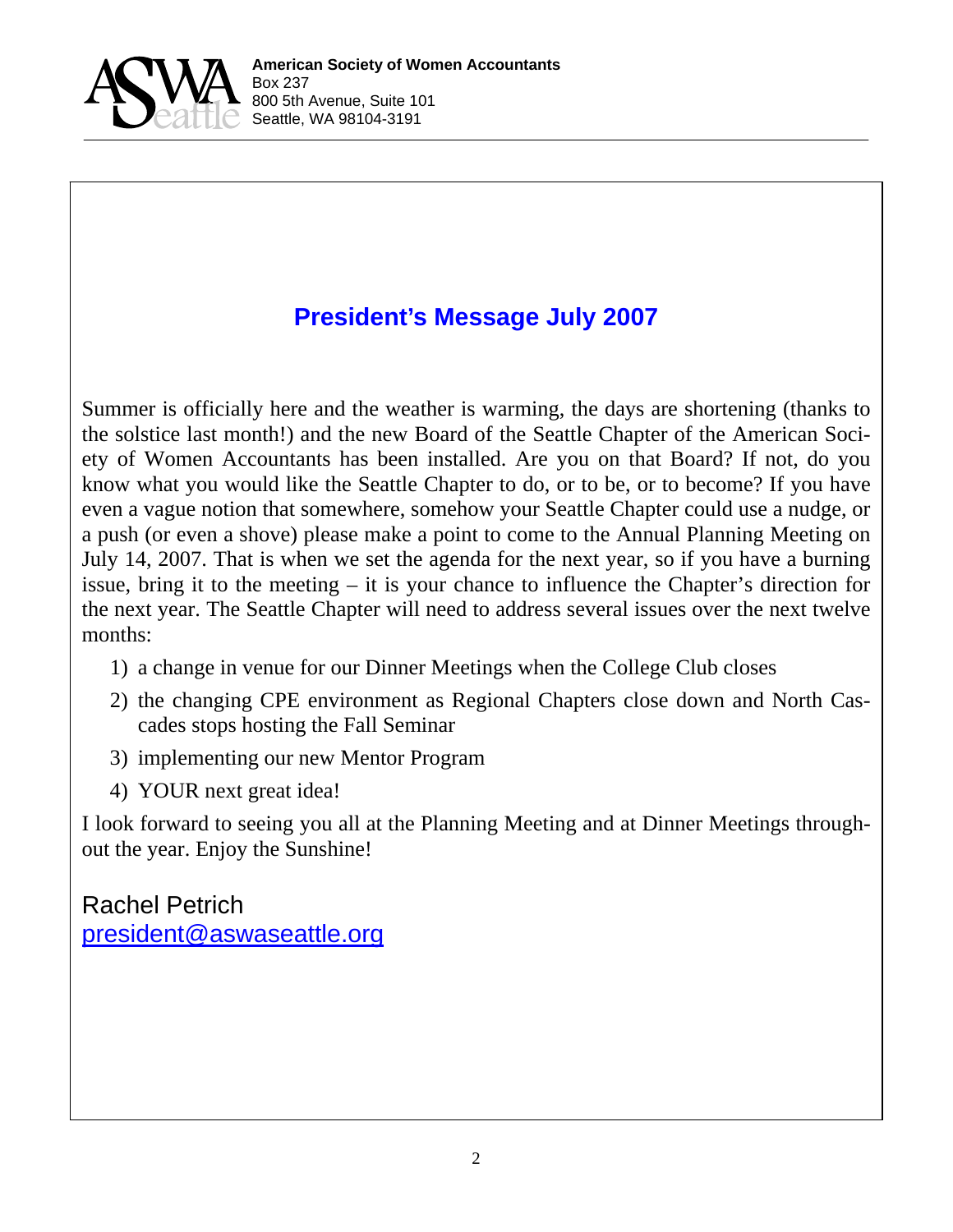

# **Announcements**

#### **\* \* \* \* \* \* \* \* \* \* \* \* \* \* \* \* \* \* \* \* \* \* \* \* \* \* \* \* \* \* \* \* \* \* \* \* \* \* \* \* \* \* \* \* \* \* \* \* Planning/Board meeting**

**Saturday, July 14th.** Olympic View Community Church. **www.olympicchurch.org.** Currently scheduled from  $9 - 2$  with a potluck lunch.

### **\* \* \* \* \* \* \* \* \* \* \* \* \* \* \* \* \* \* \* \* \* \* \* \* \* \* \* \* \* \* \* \* \* \* \* \* \* \* \* \* \* \* \* \* \* \* \* FareStart Guest Chef Night/Dinner**

**Thursday, July 19th.** ASWA Seattle is again volunteering to serve at Guest Chef night. We need a group of 12 people; no experience necessary. Come and see FareStart's new **air conditioned!** facility at 700 Virginia St. Orientation is at 4:45PM (plan to eat around 9:00pm). If serving isn't your forte, gather fellow ASWA members, friends and family and come and dine that night. All of the tip money goes to support FareStart. Dinner reservations can be made through the Internet at **www.farestart.org** or by phone at 443-1233. Reservations are available from 6-8 p.m., with seating every 15-minutes. Please note: there will be a short presentation and graduation ceremony at  $7$  p.m.; therefore they will not take seating requests for  $7$  p.m. or  $7:15$  p.m. The scheduled Chef is Jason Wilson from Crush. Reservations open 6/7/07. Don't wait! Guest Chef night frequently sells out. **To volunteer, Contact Carrie Noess. CommunityService@aswaseattle.org** W 206-212-6267, H 206-824-4682 **\* \* \* \* \* \* \* \* \* \* \* \* \* \* \* \* \* \* \* \* \* \* \* \* \* \* \* \* \* \* \* \* \* \* \* \* \* \* \* \* \* \* \* \* \* \* \***

#### **Scholarship Winners**

ASWA-Seattle is pleased to announce the awarding of six tuition-only scholarships for the upcoming school year, totaling \$26,320. The recipients, and their schools are: **Melissa Cheesman**, North Seattle Community College, \$2448; **Wendy Morningred**, Tacoma Community College, \$3872; **Rebecka Holley**, University of Washington, \$5000; **Jill M Kershaw**, St. Martin's University, \$5000; **Weiguang Cui**, University of Washington, \$5000, and **Leah Rourke**, Gonzaga University, \$5000.

Each of the recipients has been working while achieving high grades and maintaining commitment to their families and communities. In addition to these scholarships, each will also receive a complimentary student membership to ASWA-Seattle for the upcoming year. We hope to have the opportunity to meet them all, perhaps at the next Scholarship Dessert Auction (9/26/07) or at our annual Student Night in November. **Congratulations to each of them!**

**\* \* \* \* \* \* \* \* \* \* \* \* \* \* \* \* \* \* \* \* \* \* \* \* \* \* \* \* \* \* \* \* \* \* \* \* \* \* \* \* \* \* \* \* \* \* \*** 

#### **Joint Meeting with Bellevue**

**July 25<sup>th</sup>**. Mark your calendars, tell all your friends! Dinner meeting is joint meeting with Bellevue and sponsored in full by Starbucks at Starbucks Support Center, 2401 Utah Ave South, First Floor Lobby. Check in at 1st floor lobby between **5:15-6PM**. Because this is a secure building there will be an escort to the meeting room. If arriving after 6PM there will be a contact phone number posted. This is a **FREE** meeting, CPE included.

**\* \* \* \* \* \* \* \* \* \* \* \* \* \* \* \* \* \* \* \* \* \* \* \* \* \* \* \* \* \* \* \* \* \* \* \* \* \* \* \* \* \* \* \* \* \*** 

#### **Calculators for math classes**

Each year the YWCA provides school supplies to more than 600 children in King County. All of these young people are children of YWCA clients who are facing financial challenges. Approximately 120 of the children are high school students and about 50 of those are  $11<sup>th</sup>$  and  $12<sup>th</sup>$  graders. Several groups have school supply drives for the YWCA; calculators are rarely received but needed if students are to do well in math class. Suggested donation is \$15 per calculator; or, you can buy them – look for one described as appropriate for algebra, trigonometry, etc. – and bring them to the July meeting. Contact: Renee Timothy, 425-226-1266, ext. 1024.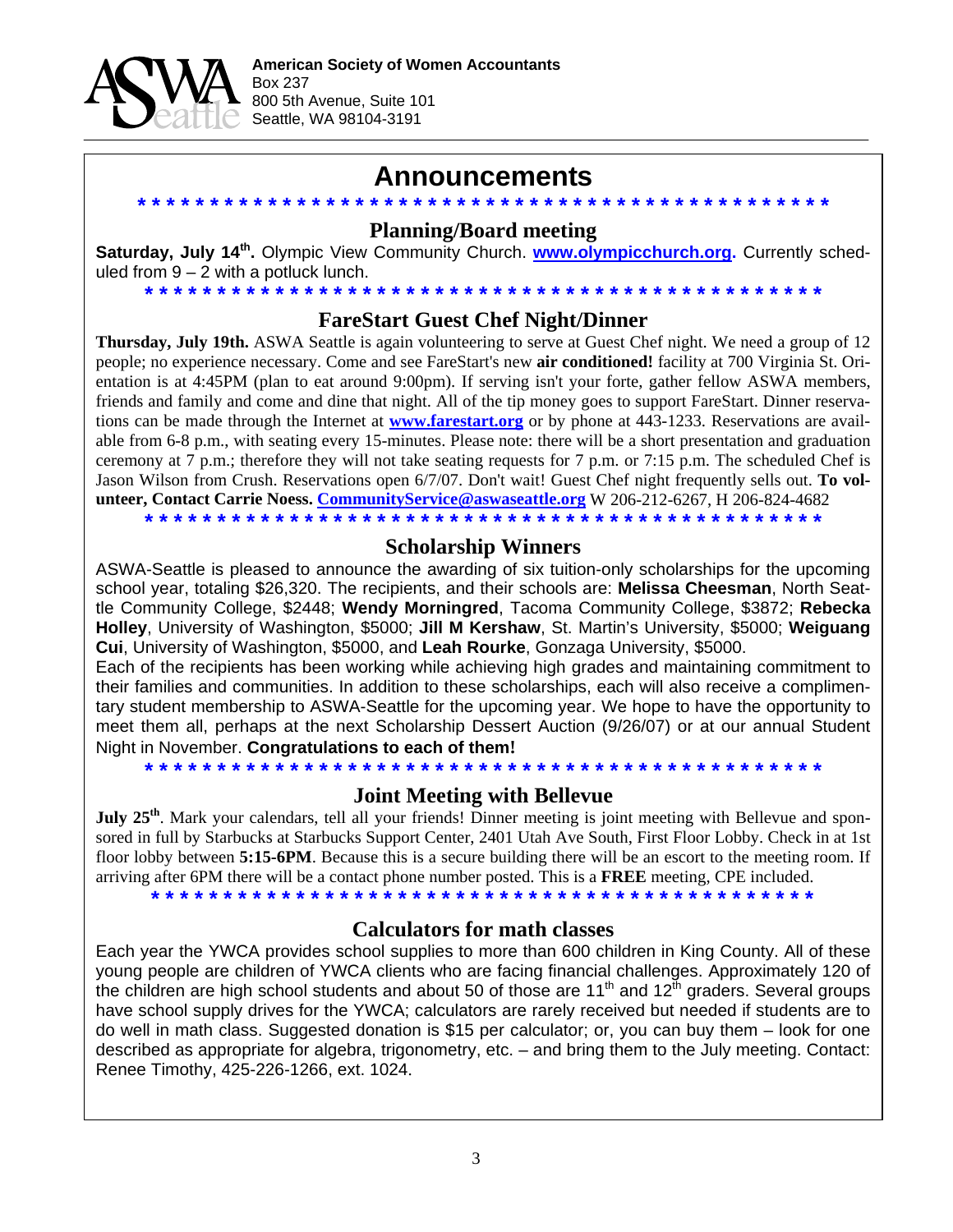

## **Seattle Chapter Challenges and Successes**

Report given by Jana Helmuth at 2007 Northwest Regional Conference

Suggested quarterly meeting schedule for teams and committees; left option up to leaders as to how to "meet" (inperson, telephone, e-mail).

Implemented a One Page Strategic Plan. Past President, Tonya Shum, presented it to visiting Ukrainian accountants.

Held two planning meetings – one at the beginning of the year, the second in mid-February. Invited past presidents to tell their stories and offer up their ASWA experience.

Developed a written Mentor Program with implementation in next fiscal year.

Recognized our 65<sup>th</sup> Anniversary. Enjoyed cake and ice cream with a champagne toast in May at our Guest Night dinner meeting. Strolled down memory lane with a table full of memorabilia.

Approved an EFWA Scholarship to be named "The Seattle Chapter ASWA Scholarship." The award will be up to \$2000 per year for two years, renewable the second year. The scholarship will be awarded to a candidate attending an accredited school within the State of Washington.

Raised \$16,400 at 13<sup>th</sup> annual ASWA Scholarship Dessert Auction. Awarded 6 scholarships totaling \$26,320, which brings total awarded since 1962 over \$150,000.

Achieved National's "9 in 9" new member recruitment goal.

Chapter goals included: encourage member participation at Regional and National levels; therefore, budgeted to send members to both Regional and National conferences.

Held a "cleaning" party to purge and preserve years worth of records.

Put a smile on the faces of 25 children by hosting a giving tree and purchasing gifts; collected money to purchase backpacks and school supplies at the beginning of the school year.

Continue to volunteer at Farestart each year.

Invited neighboring ASWA chapters' past presidents to celebrate with ASWA Seattle's past presidents.

#### **\* \* \* \* \* \* \* \* \* \* \* \* \* \* \* \* \* \* \* \* \* \* \* \* \* \* \* \* \* \* \* \* \* \* \* \* \* \* \* \* \* \* \* \* \* \***

## **Officers and directors for 2007-08 fiscal year**

**Officers**: **President** - Rachel Petrich; **President-elect** - Sue Tebrink; **Secretary** - Carrie Noess; **Treasurer** - Grace (Hui) Zhu.

**Directors**: **Communications** - Nina Buffington; **Professional Development** - Liz Pray; **Marketing** - Rhonda O'Leary; **Membership** - Janet Stebbins and Jane Goforth; **Immediate Past-President** - Jana Helmuth; **At large** - Jenny Willison

#### **Committees:**

Finance - Mary Anne Olmstead, Beth Hillberry, Grace Zhu and Sue Tebrink

Strategic Planning: Sue Tebrink, Jana Helmuth, Anna Pedroso, Amy Sparks, Liz Pray and Linda Burrus Archivist: Susan Goegebuer

Scholarship Policies & Procedures: Anne Macnab and Jan Cobb

Endowment Fund Board: Susanne Lindsley, Linda Landerdahl and Chris Anderson

Scholarship Dessert Auction: Patricia Angell and Liz Pray

Fall Tax Seminar: Ruth Callard, Michelle Fait and Janet Stebbins

Arrangements: Adrienne Lowber, Carol Taniguchi and Sneha Boyed

Program: Mary Fisher

Newsletter: Marilyn Wilt and Mary Fichtenberg

Employment: Carol Eisenhauer

Technology: Jan Augustin, Kerry Hughes and Ruth Callard

Database: Jo Smitchger

Community Service: Teri Kertson, Amy Sparks, Carrie Noess and more!

Mentoring: Tina Polf, Sharon Lee and Liz Hedlund